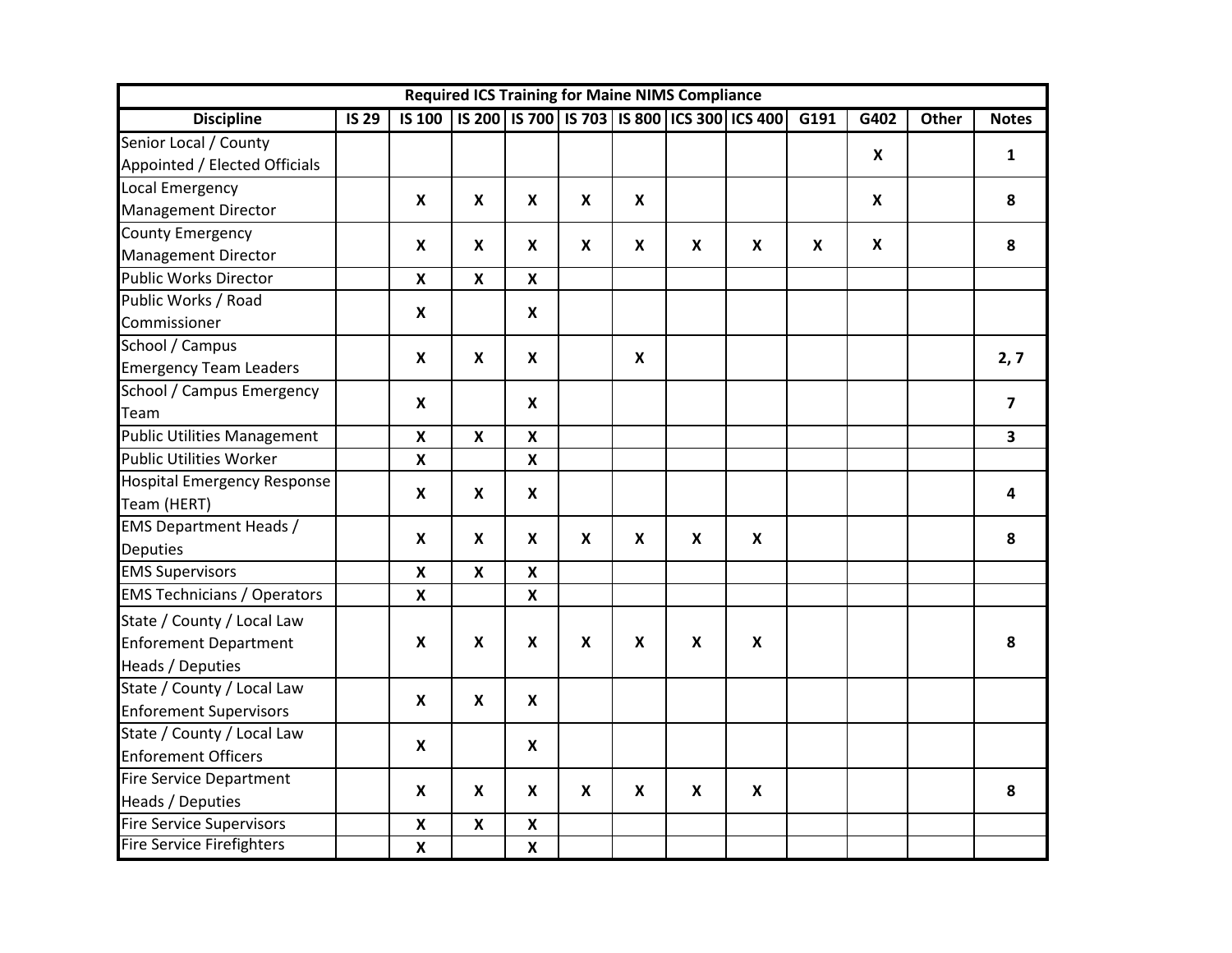| <b>Discipline</b>                                                                                                          | <b>IS 29</b> |                           |                           |                           |             |                           |                           | IS 100   IS 200   IS 700   IS 703   IS 800   ICS 300   ICS 400 | G191                      | G402 | Other                              | <b>Notes</b> |
|----------------------------------------------------------------------------------------------------------------------------|--------------|---------------------------|---------------------------|---------------------------|-------------|---------------------------|---------------------------|----------------------------------------------------------------|---------------------------|------|------------------------------------|--------------|
| DST / RRT HAZMAT                                                                                                           |              | $\mathsf{x}$              | $\mathbf{x}$              | $\mathsf{x}$              |             |                           |                           |                                                                |                           |      |                                    | 5            |
| <b>Technicians</b>                                                                                                         |              |                           |                           |                           |             |                           |                           |                                                                |                           |      |                                    |              |
| DST / RRT HAZMAT                                                                                                           |              | $\boldsymbol{\mathsf{x}}$ | X                         | X                         |             | $\boldsymbol{\mathsf{x}}$ | $\boldsymbol{\mathsf{x}}$ |                                                                |                           |      |                                    |              |
| Operations / Responders                                                                                                    |              |                           |                           |                           |             |                           |                           |                                                                |                           |      |                                    |              |
|                                                                                                                            |              | X                         | X                         | X                         |             | X                         |                           |                                                                | X                         |      | <b>IS 706 IS</b>                   |              |
| MACC / EOC Management                                                                                                      |              |                           |                           |                           |             |                           |                           |                                                                |                           |      | 2200                               |              |
| MACC / EOC Staff                                                                                                           |              | $\boldsymbol{\mathsf{X}}$ |                           | $\boldsymbol{\mathsf{x}}$ |             |                           |                           |                                                                | $\boldsymbol{\mathsf{X}}$ |      |                                    |              |
| IMAT Level III / IV                                                                                                        |              | $\boldsymbol{\mathsf{X}}$ | $\boldsymbol{\mathsf{x}}$ | X                         | $\mathbf x$ | X                         | $\boldsymbol{x}$          | X                                                              |                           |      | <b>Position</b><br><b>Specific</b> | 6            |
| Public Information Officers /                                                                                              |              |                           |                           | $\mathsf{x}$              |             |                           |                           |                                                                |                           |      |                                    |              |
| <b>Designees</b>                                                                                                           | $\mathsf{x}$ | $\boldsymbol{\mathsf{X}}$ |                           |                           |             |                           |                           |                                                                |                           |      |                                    | 6            |
| <b>Communication Center</b>                                                                                                |              |                           |                           |                           |             |                           |                           |                                                                |                           |      |                                    |              |
| Supervisor / Deputy                                                                                                        |              | $\boldsymbol{\mathsf{X}}$ |                           | $\mathsf{x}$              |             |                           |                           |                                                                |                           |      |                                    |              |
| Supervisor                                                                                                                 |              |                           |                           |                           |             |                           |                           |                                                                |                           |      |                                    |              |
| County EMA Director may require members filling specific roles to be trained to higher levels than this crosswalk details. |              |                           |                           |                           |             |                           |                           |                                                                |                           |      |                                    |              |
| Note 1: All elected/appointed officials charged with general Policy Development.                                           |              |                           |                           |                           |             |                           |                           |                                                                |                           |      |                                    |              |
| Note 2: Includes at a minimum the Principal and Assistant Principal.                                                       |              |                           |                           |                           |             |                           |                           |                                                                |                           |      |                                    |              |
| Note 3: Includes Water and Sewer Districts.                                                                                |              |                           |                           |                           |             |                           |                           |                                                                |                           |      |                                    |              |
| Note 4: Recommended by the Regional Resource Centers.                                                                      |              |                           |                           |                           |             |                           |                           |                                                                |                           |      |                                    |              |
| Note 5: Technicians not expected to fill a Command or General Staff position are not required                              |              |                           |                           |                           |             |                           |                           |                                                                |                           |      |                                    |              |
| to take ICS 300.                                                                                                           |              |                           |                           |                           |             |                           |                           |                                                                |                           |      |                                    |              |
| Note 6: IMAT personnel are required to take additional courses depending on their Type and                                 |              |                           |                           |                           |             |                           |                           |                                                                |                           |      |                                    |              |
| level of Incident Management Responsibility.                                                                               |              |                           |                           |                           |             |                           |                           |                                                                |                           |      |                                    |              |
| Note 7: School/Campus EM personnel with a critical/leadership role in facility emergency                                   |              |                           |                           |                           |             |                           |                           |                                                                |                           |      |                                    |              |
| response although it is recommended leadership personnel that may act in absence of first                                  |              |                           |                           |                           |             |                           |                           |                                                                |                           |      |                                    |              |
| responders should additionally complete ICS 300 and 400.                                                                   |              |                           |                           |                           |             |                           |                           |                                                                |                           |      |                                    |              |
| Note 8: EMA Directors, MACC/EOC Management and Staff, IMAT Level III/IV Staff, Public                                      |              |                           |                           |                           |             |                           |                           |                                                                |                           |      |                                    |              |
| Works Directors, Chiefs/Deputies of full-time fire departments, Chiefs/Deputies of County                                  |              |                           |                           |                           |             |                           |                           |                                                                |                           |      |                                    |              |
| level law enforcement agencies and full-time police departments with 15 or more full-time                                  |              |                           |                           |                           |             |                           |                           |                                                                |                           |      |                                    |              |
| officers, EMS Agencies with more than 15 full-time personnel.                                                              |              |                           |                           |                           |             |                           |                           |                                                                |                           |      |                                    |              |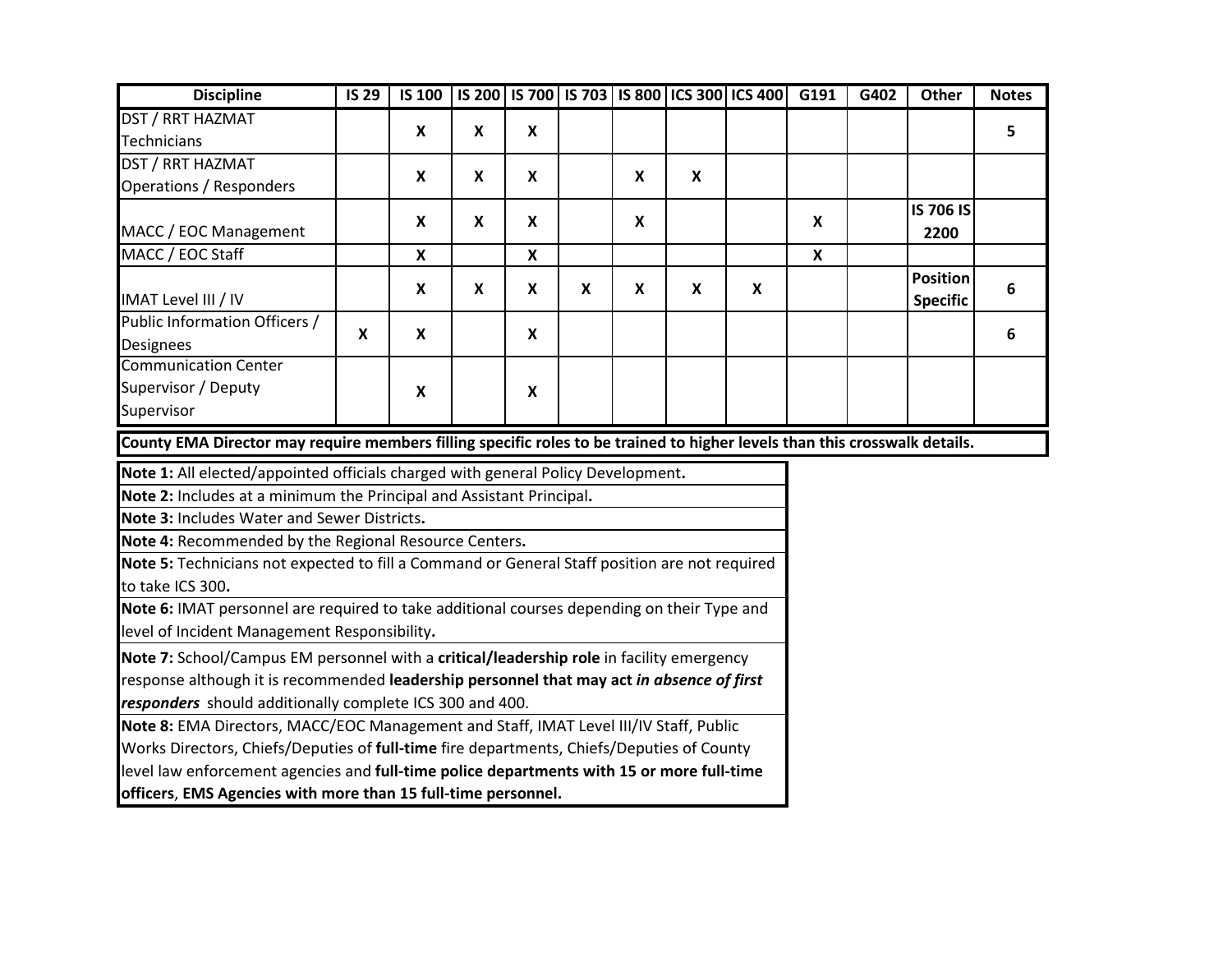## **Target Audience Guidance from the NIMS Five-Year Training Plan**

The information provided below, comes directly from the National Integration Center (NIC) and is included to provide additional clarification for the requirements outlined above and to assist in making any training related decisions that have not been addressed.

### **IS 29: Public Information Officer Awareness**

The Public Information Officer Awareness Course (IS0029) is designed to familiarize participants with the concepts underlying the PIO role. This course can provide a basic understanding of the PIO function for those new to the position. Additionally, it can provide those in executive level roles the necessary knowledge of PIO roles and responsibilities during an emergency. Online Course: https://training.fema.gov/is/courseoverview.aspx?code=IS-29.a

## **IS 100, Introduction to the Incident Command System**

Introduces the Incident Command System (ICS) and provides the foundation for higher level ICS training. This course describes the history, features and principles, and organizational structure of the Incident Command System. It also explains the relationship between ICS and the National Incident Management System (NIMS).

Online Course: https://training.fema.gov/is/courseoverview.aspx?code=IS-100.c

## **IS 200, Basic Incident Command System for Initial Response**

Reviews the Incident Command System (ICS), provides the context for ICS within initial response, and supports higher level ICS training. This course provides training on, and resources for, personnel likely to assume a supervisory position within ICS. Online Course: https://training.fema.gov/is/courseoverview.aspx?code=IS-200.c

## **IS 700: Introduction to the National Incident Management System**

This course provides an overview of the National Incident Management System (NIMS). The National Incident Management System defines the comprehensive approach guiding the whole community - all levels of government, nongovernmental organizations (NGO), and the private sector - to work together seamlessly to prevent, protect against, mitigate, respond to, and recover from the effects of incidents. The course provides learners with a basic understanding of NIMS concepts, principles, and components. Online Course: https://training.fema.gov/is/courseoverview.aspx?code=IS-700.b

# **IS 703: National Incident Management System Resource Management**

The goal of the National Incident Management System Resource Management course is to introduce federal, state, local, tribal, and territorial emergency managers, first responders, and incident commanders from all emergency management disciplines to NIMS Resource Management. This includes private industry and volunteer agency personnel responsible for coordination activities during a disaster.

Online Course: https://training.fema.gov/is/courseoverview.aspx?code=IS-703.b